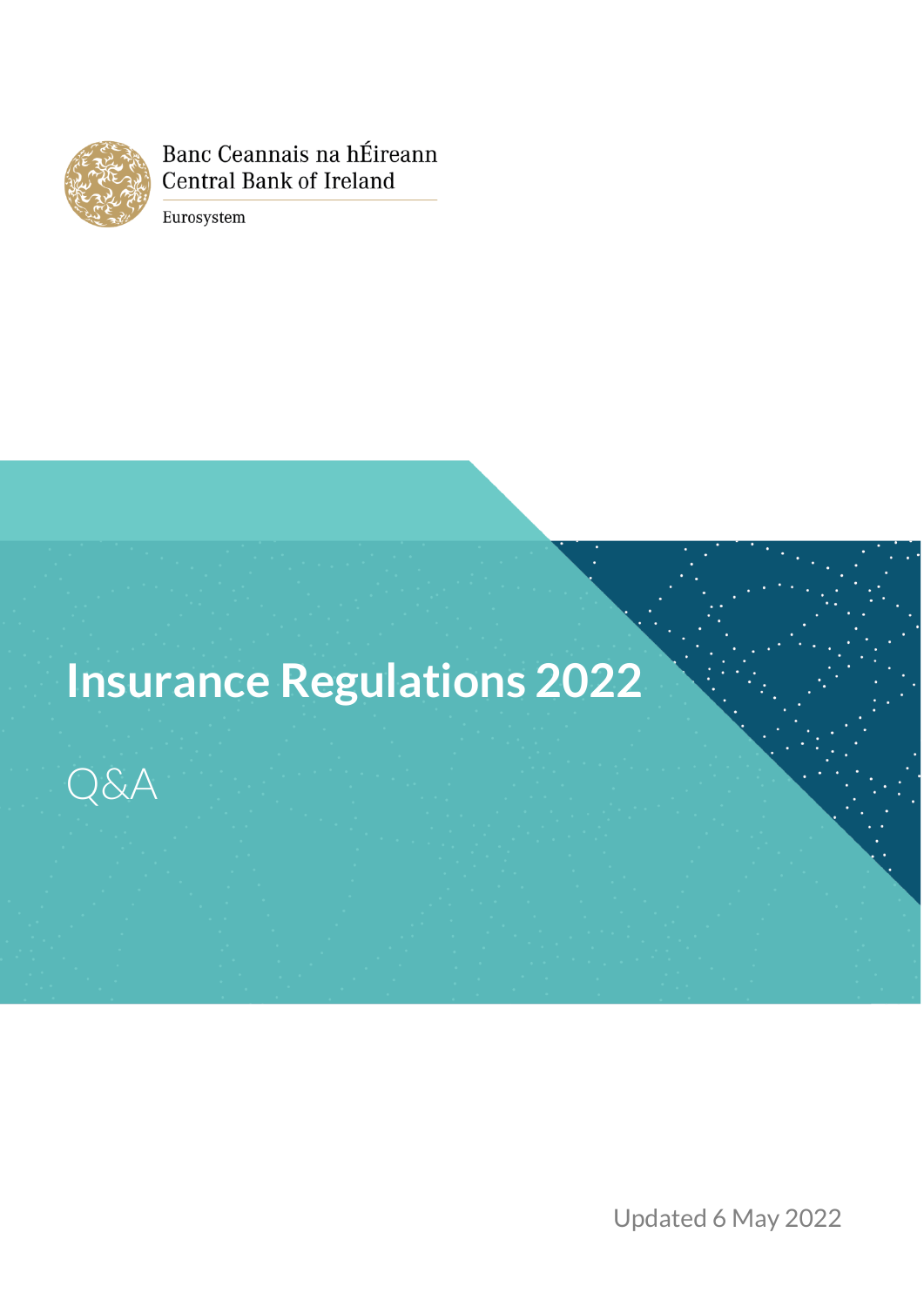## **Contents**



Banc Ceannais na hÉireann Central Bank of Ireland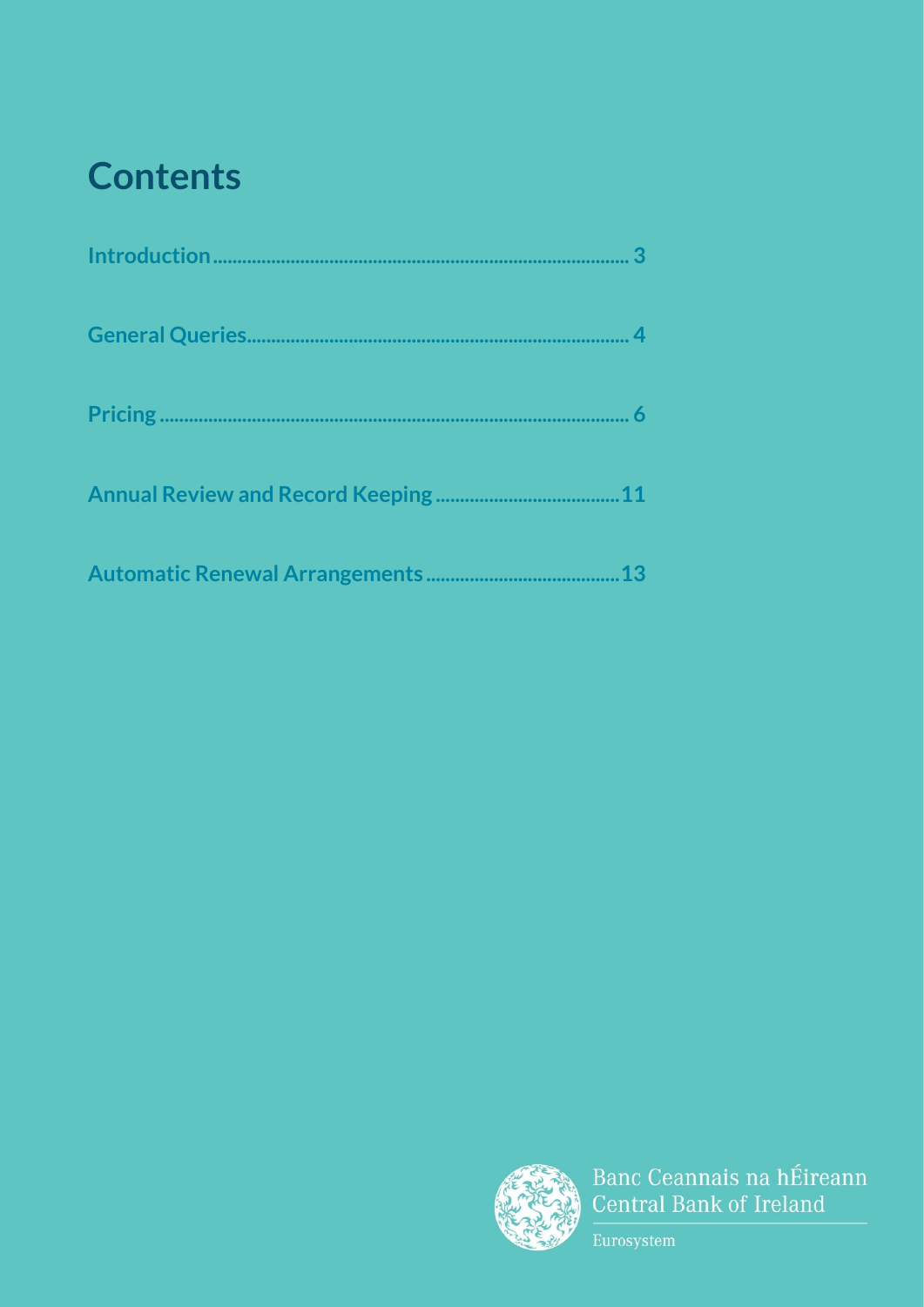## <span id="page-2-0"></span>**Introduction**

In July 2021, the Central Bank of Ireland (Central Bank) published its Final Report and Public [Consultation on Differential Pricing.](https://www.centralbank.ie/docs/default-source/publications/consultation-papers/cp143/differential-pricing-review---final-report-and-public-consultation.pdf?sfvrsn=5) The principal conclusion from the Report was that the practice of price walking could result in unfair outcomes for some consumers in the private car and home insurance markets. Having concluded a public consultation process on additional consumer protection measures in this area, the Central Bank is now proceeding with introducing a ban on price walking with effect from **1 July 2022**. This means that, from that date, insurance undertakings and insurance intermediaries cannot charge consumers, who are on their second or subsequent renewal, a premium higher than they would charge an equivalent year one renewal consumer.

It is ultimately the responsibility of insurance undertakings and insurance intermediaries to ensure they are compliant with all Central Bank regulations and requirements under the terms of their authorisation. However, to assist insurance undertakings and insurance intermediaries' understanding of the Central Bank (Supervision and Enforcement) Act 2013 (Section 48(1)) (Insurance Requirements) Regulations 2022 (the **Regulations**), we are providing the following guidance. Where there is any doubt on the application of the Regulations, we recommend that firms seek independent legal advice.

Please note that this document is for information purposes only. It does not amend or alter the Regulations and does not form part of the Regulations.

This document does not constitute legal advice and should not be used as a substitute for such advice. The Central Bank does not represent to any person that this document provides legal advice.

Nothing in this document should be taken to imply any assurance that the Central Bank will defer the use of its enforcement powers where a suspected breach of the Regulations comes to its attention.

This document should be read alongside the [Regulations.](https://www.centralbank.ie/docs/default-source/regulation/consumer-protection/other-codes-of-conduct/insurance-regulations-requirements-2022.pdf?sfvrsn=6)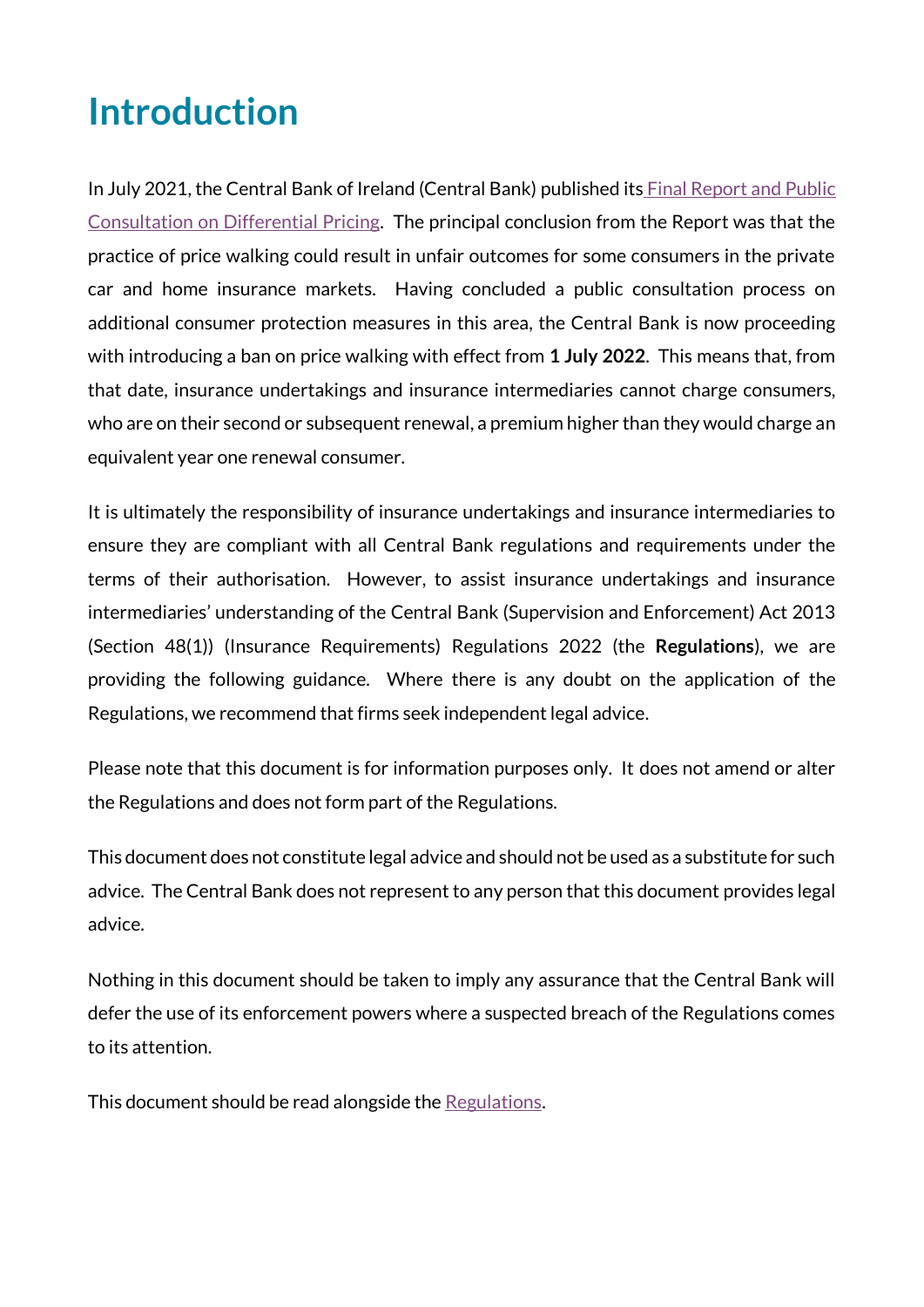## <span id="page-3-0"></span>**General Queries**

1.1 When will the Central Bank (Supervision and Enforcement) Act 2013 (Section 48(1)) (Insurance Requirements) Regulations 2022 (the **Regulations**) come into effect?

The Regulations come into effect on 1 July 2022.

#### 1.2 Will the Regulations be applied retrospectively?

No,the Regulations will only be applied prospectively from 1 July 2022, meaning all new policies and renewals from 1 July 2022 must follow the new Regulations.

We acknowledge that some renewal notices for policies renewing after 1 July 2022 may be issued prior to the commencement date of the Regulations. Consequently, there may be practical and operational difficulties with ensuring that the renewal notice and related policy documents are compliant with the Regulations. As a result, some policies concluded following the commencement date, but where the renewal notice was issued prior to the commencement date, may not fully meet the requirements of the Regulations. However, regulated firms are expected to comply with the spirit of the Regulations in any pricing decisions made prior to 1 July 2022, which will impact policies renewing after 1 July 2022.

#### 1.3 Who do the Regulations apply to?

The Regulations apply to "consumers" as defined in the in the Consumer Protection [Code 2012](https://www.centralbank.ie/docs/default-source/Regulation/consumer-protection/other-codes-of-conduct/unofficial-consolidation-of-the-consumer-protection-code.pdf) (CPC).

#### "consumer" means any of the following:

a) a person or group of persons, but not an incorporated body with an annual turnover in excess of €3 million in the previous financial year (for the avoidance of doubt a group of persons includes partnerships and other unincorporated bodies such as clubs, charities and trusts, not consisting entirely of bodies corporate); or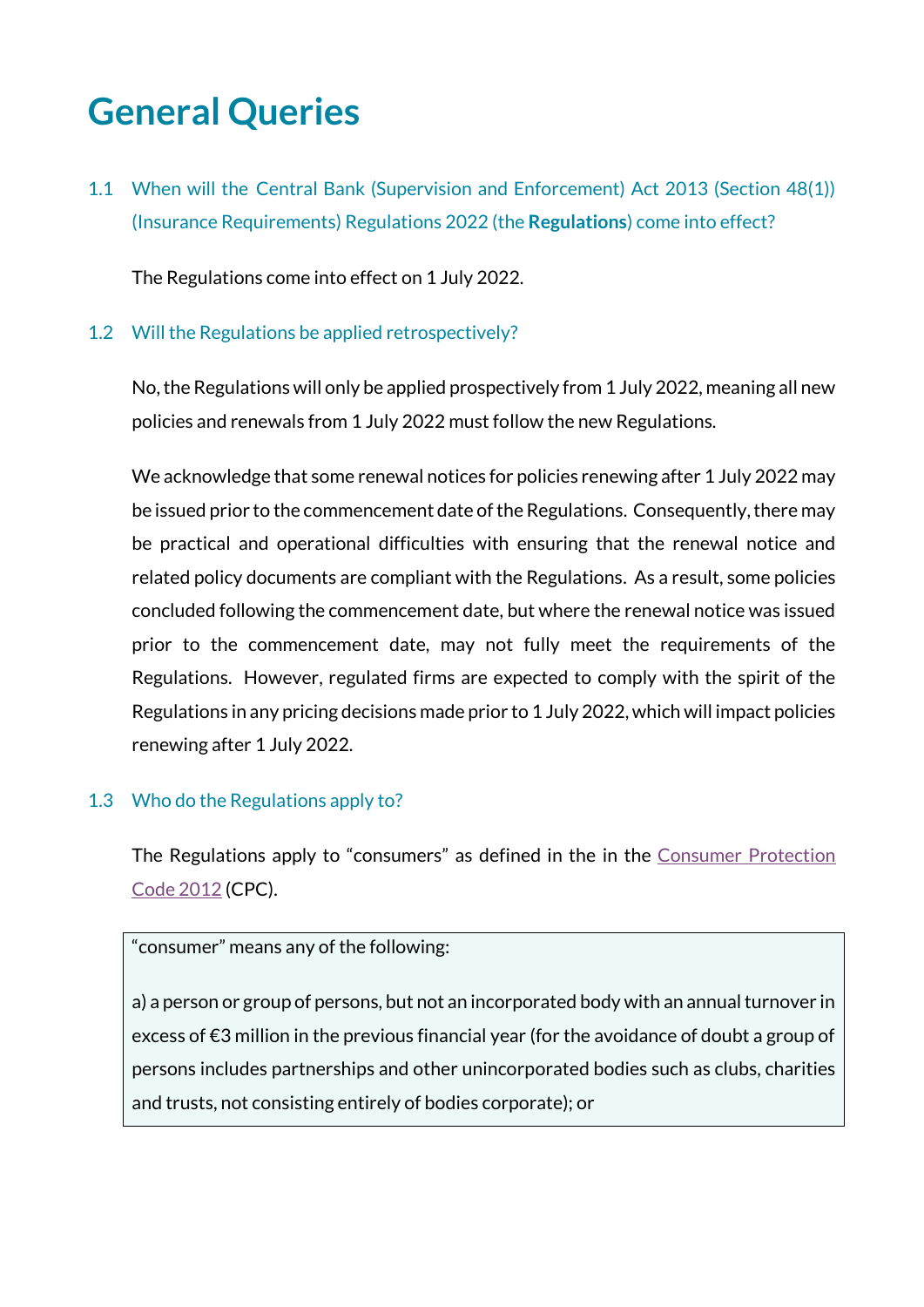b) incorporated bodies having an annual turnover of €3 million or less in the previous financial year (provided that such body shall not be a member of a group of companies having a combined turnover greater than the said €3 million);

and includes where appropriate, a potential "consumer" (within the meaning above).

### 1.4 Will there be a transitional period for insurance undertakings and insurance intermediaries?

No. The Regulations come into effect for all insurance undertakings and insurance intermediaries with effect from 1 July 2022.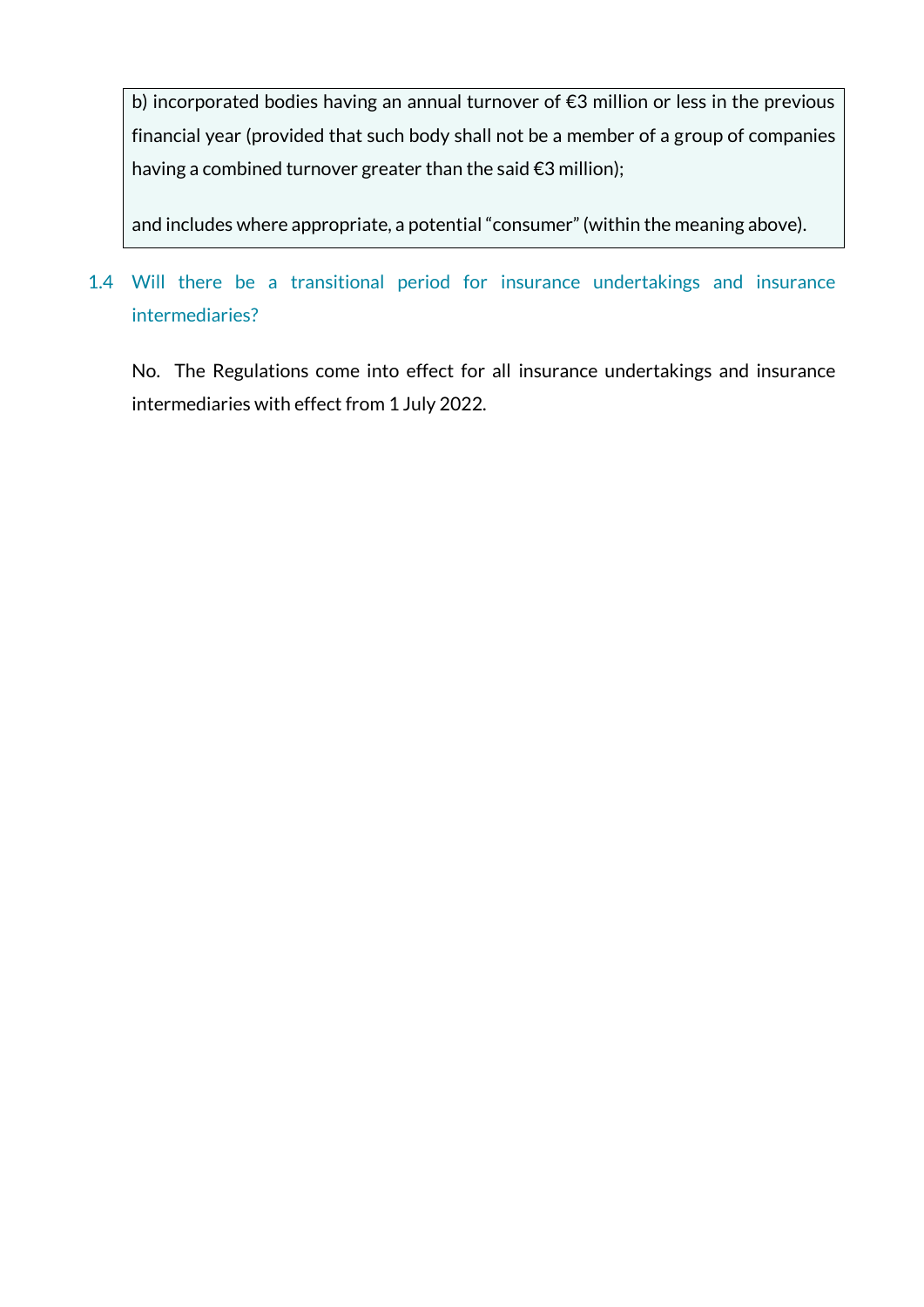## <span id="page-5-0"></span>**Pricing**

2.1 What products are included in scope of the Regulations? For example, would they apply to landlords' insurance products, or insurance for motorcycles, vans, or agricultural vehicles?

The Regulations apply to motor or home insurance policies for consumers, including private car and principal private residence insurance.

The Central Bank does not intend to provide an exhaustive list of other policies in or out of scope of the Regulations. However, as a general guide, in addition to the above, the following products may be in the scope of the Regulations where they are sold to consumers (as defined in the Regulations):

- personal vehicles such as motorbikes and campervans,
- holiday homes, buy-to-let properties or mobile homes, or
- light commercial vehicles such as a van that may be used by, for example, a plumber, electrician or florist in the course of their business.

It is primarily the responsibility of insurance undertakings and insurance intermediaries to determine what is in and out of scope; however, for guidance, certain motor fleet products that are generally not sold to consumers are outside the scope of these regulations. Where a policy is offered by a firm only through a commercial negotiation – as distinct from the context of a high volume, model-based output - and where price walking is therefore not embedded in its approach, it will be reasonable for the firm to consider that no further action is required.

#### 2.2 Can you clarify Regulation 7 and who would fall under the jointly responsible term?

Regulation 7 is intended for a situation where more than one insurance undertaking or insurance intermediary is involved in developing a product and the subsequent pricing of the product. It is for individual firms to assess their own business model to determine whether they are involved in the pricing of the product. For clarity, the insurance undertaking and insurance intermediary will only be responsible for their respective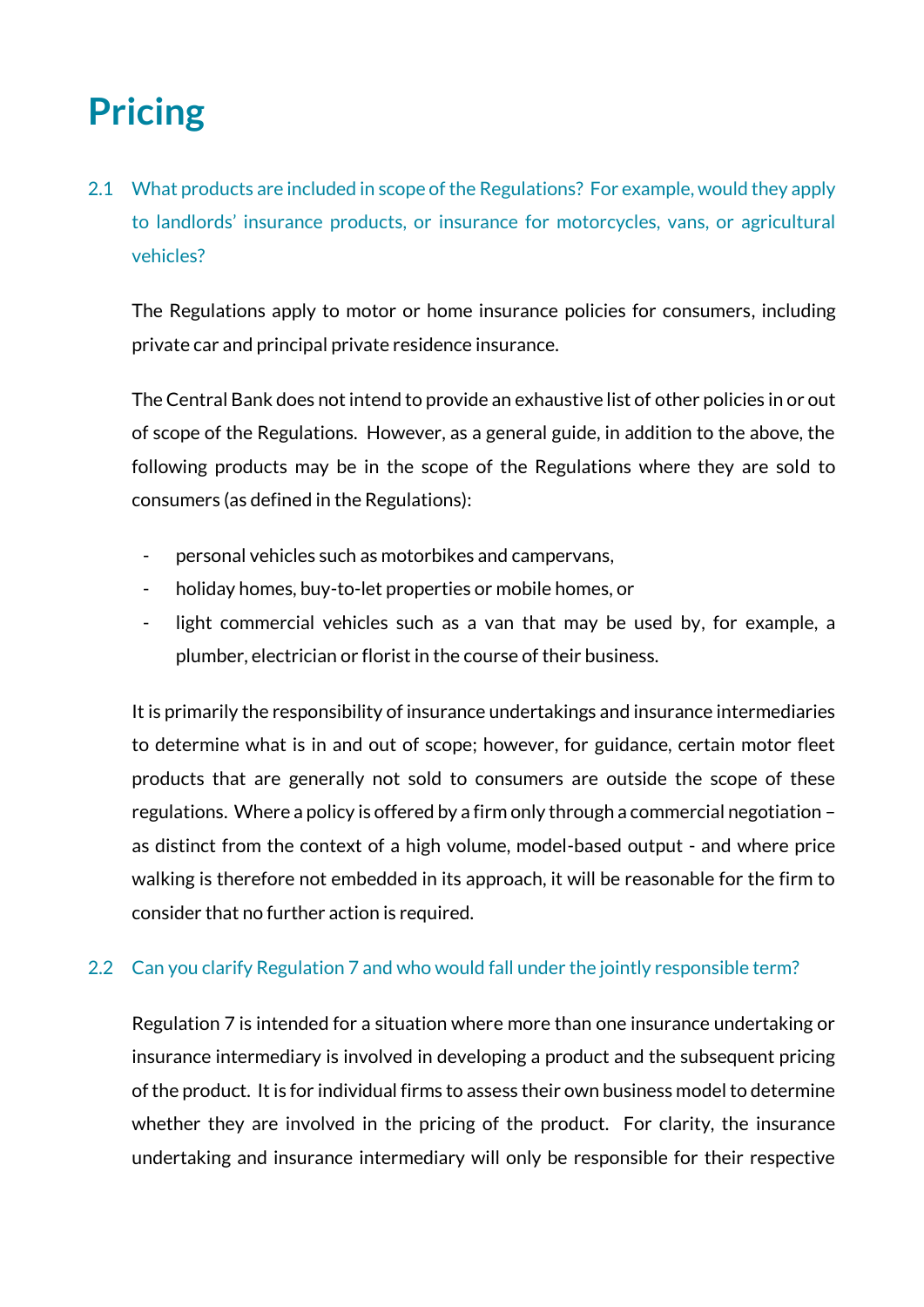part in setting the price. Where insurance intermediaries do not discount fees or flex commissions, they may not have a role in price setting.

### 2.3 Should insurance intermediaries' fees and commissions be included in the calculation of the subsequent renewal price?

The calculation of subsequent renewal price includes insurance intermediaries' fees and commissions.

#### 2.4 Can insurance prices increase year-on-year based on a change in risk, for example, the age of the property or vehicle?

The Regulations do not prevent the subsequent renewal price increasing in response to a change in the risk. The Regulations are not intended to affect how risk is priced; if there is a change in risk, this can be reflected in the calculation of the equivalent first renewal price (EQFRP). However, any changes in price must not be used as a mechanism to circumvent the Regulations.

### 2.5 Can insurance undertakings and insurance intermediaries factor changes to inflation and cost of labour / parts when pricing renewal business?

An insurance undertaking or insurance intermediary shall not set a subsequent renewal price that is higher than the EQFRP. This does not mean the subsequent renewal price for a consumer could not change over time. The EQFRP might increase for a number of reasons, including a change in risk, an expected change in claim costs relating to that risk, or a change in an insurer's rates for the same risk. This change in the EQFRP may be reflected in the subsequent renewal price.

## 2.6 Where insurance undertakings or insurance intermediaries increase their prices, are firms permitted to cushion their existing consumers from these increases by gradually increasing their prices over a number of years?

When deciding on strategies to cushion existing consumers, firms must ensure they are compliant with the relevant Regulations including: an insurance undertaking or insurance intermediary shall not set a subsequent renewal price that is higher than the EQFRP; an insurance undertaking or insurance intermediary shall ensure that it does not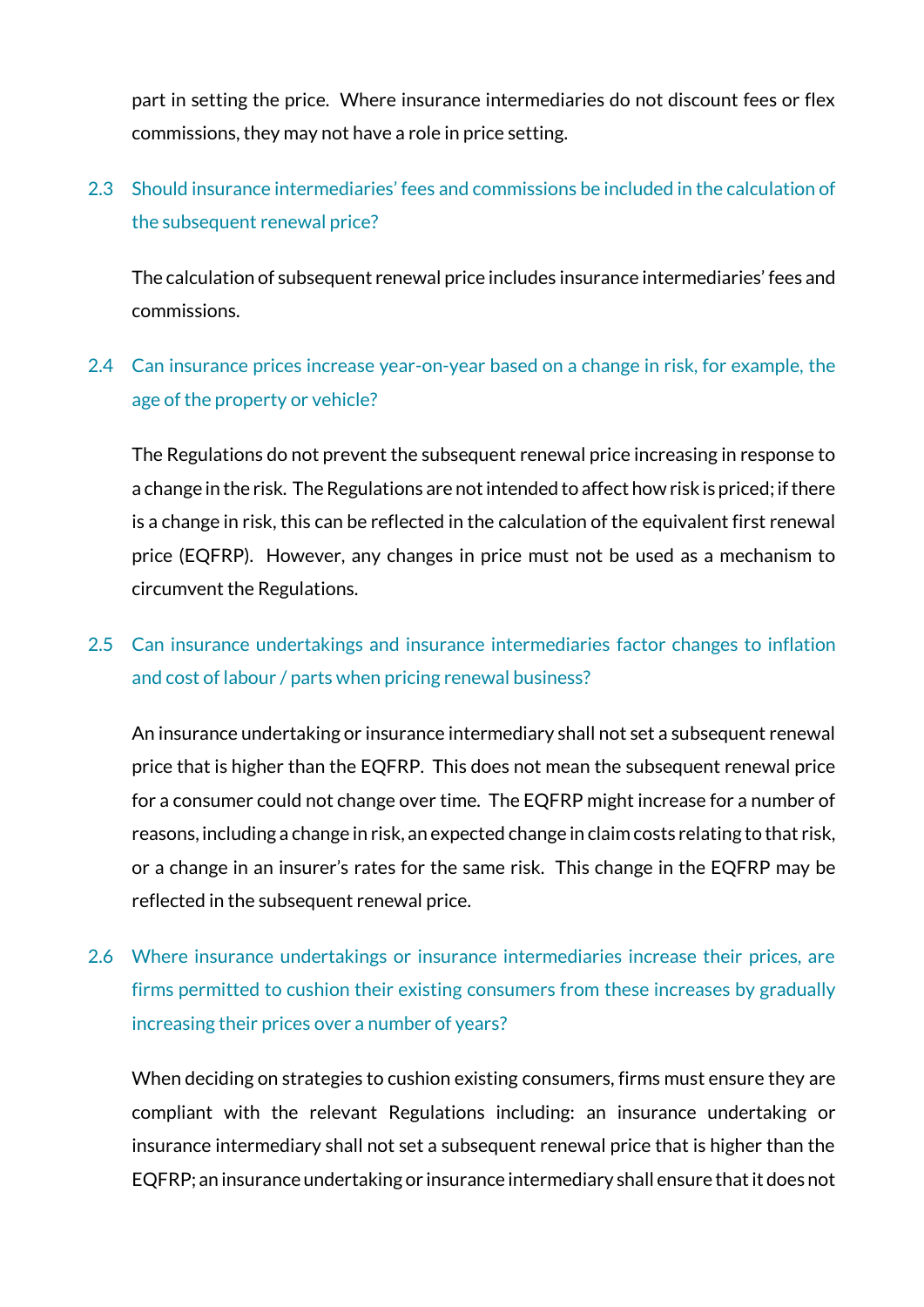systematically discriminate against personal consumers based on their tenure; and an insurance undertaking or insurance intermediary shall ensure that the EQFRP does not systematically exceed the first renewal price for consumers.

### 2.7 Can you clarify what items need to be considered in the context of calculating the EQFRP for the purposes of considering compliance with the pricing Regulations?

The Central Bank does not intend to provide an exhaustive list of items for inclusion in the calculation of the EQFRP, however some examples are provided below:

- Commission
- Insurance intermediaries' fees
- Direct debit fees
- Cashback
- Retail vouchers
- Free period of cover
- Loyalty scheme points
- Other cash equivalent incentives

### 2.8 Can insurance undertakings and insurance intermediaries continue to apply discounts to policies?

Discretionary discounts are permitted so long as an insurance undertaking or insurance intermediary does not set a subsequent renewal price that is higher than the EQFRP, or discriminates against consumers based on tenure, or systematically exceeds the first renewal price for consumers.

## 2.9 Would a 'prize draw' (such as the chance to win a premium refund) be considered a cashequivalent incentive? Does the same answer apply if all consumers are guaranteed at least some refund?

A cash-equivalent incentive is any incentive that can be readily expressed as having a monetary value. Where an insurance undertaking or insurance intermediary structures an incentive in a way that results in consumers receiving a discount on their premium, it would have to consider whether this amounted to an incentive that can be readily expressed as having a cash value. The firm would also need to consider whether this is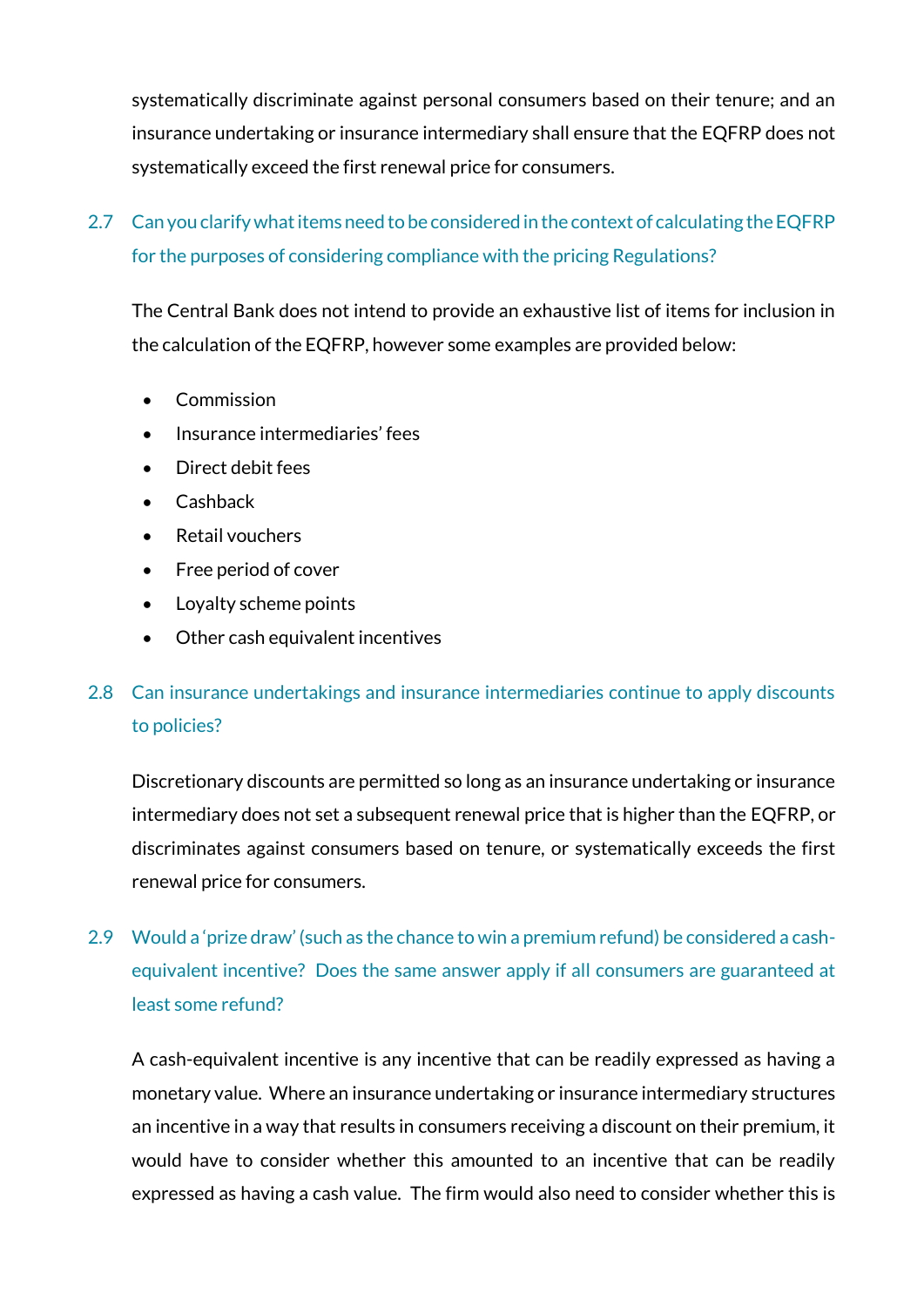consistent with the requirement not to systemically discriminate against consumers based on their tenure when determining an EQFRP.

### 2.10 Is there a particular approach insurance undertakings or insurance intermediaries should follow to determine whether a book is "closed"?

The definition of a "closed book" for the purposes of these Regulations is: "An individual home insurance product or motor insurance product in respect of which its policies are not available for renewal by way of first renewal".

2.11 In terms of the permitted adjustments in relation to pricing a close matched product in Regulation 5, can an insurance undertaking or insurance intermediary take into account the difference in costs to provide the policy to consumer?

Yes. Regulation 5(5)(b) allows for adjustments that fairly and proportionally reflect the differences between the cost to serve or the cover or benefits provided by the insurance policy in the closed book and the identified close matched product.

#### 2.12 Can an insurance undertaking or insurance intermediary charge different prices based on sales / distribution channel or payment method used?

Yes. An insurance undertaking or insurance intermediary is permitted to differentiate price based on channel.

However, an insurance undertaking or insurance intermediary shall not set a subsequent renewal price that is higher than the EQFRP, or that discriminates against consumers based on tenure, or systematically exceeds the first renewal price for consumers.

In determining the EQFRP, an insurance undertaking or insurance intermediary must assume that the existing consumer has used the same channel as they most recently used for the purposes of renewing their insurance policy.

Where an insurance undertaking or insurance intermediary no longer accepts business through the channel that the customer most recently used to renew the insurance policy, the insurance undertaking or insurance intermediary should assume that the consumer used the channel most commonly used by consumers of the regulated entity.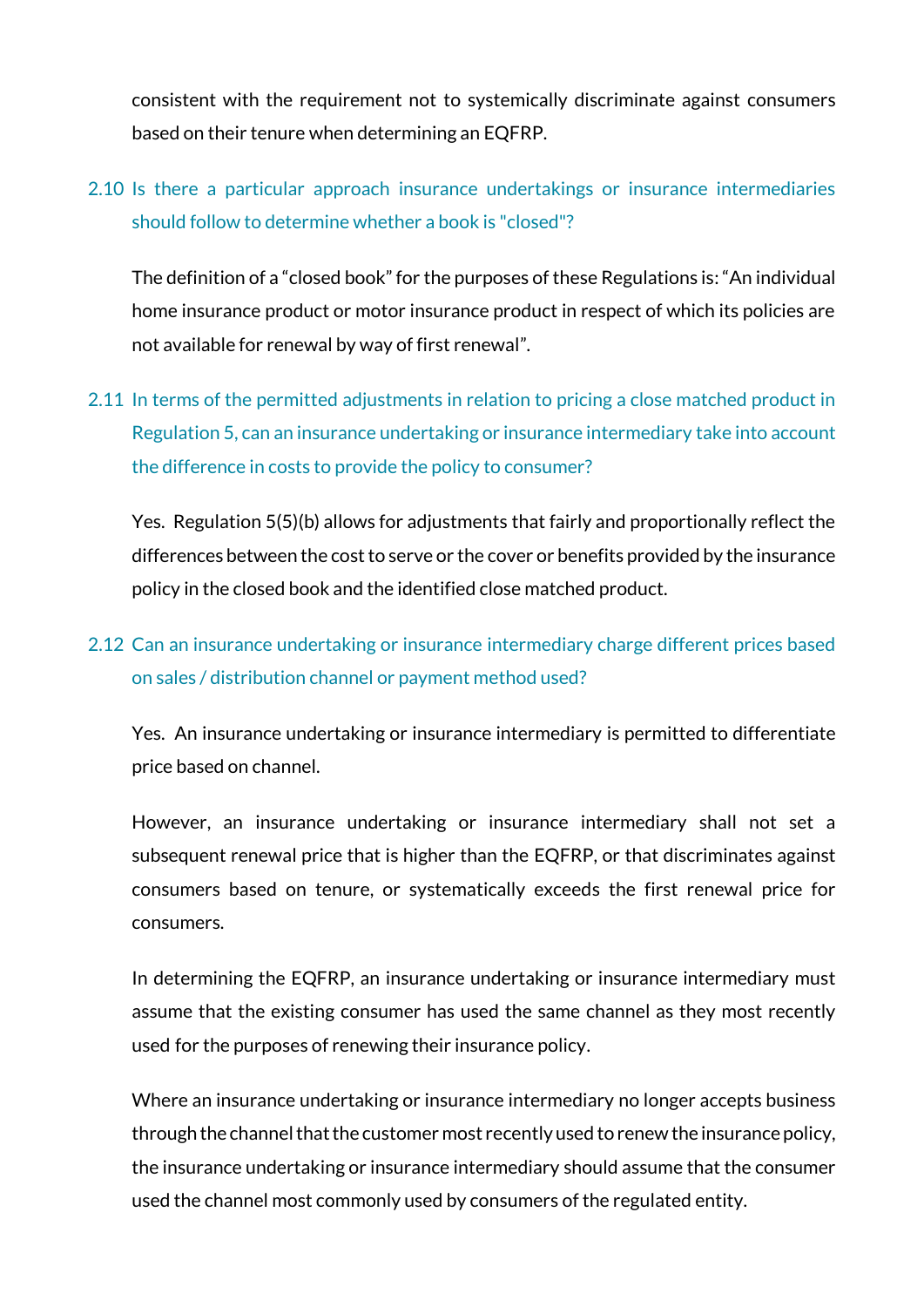In determining the EQFRP, an insurance undertaking or insurance intermediary shall assume that the consumer has selected the same payment method as they currently use to pay for the insurance policy.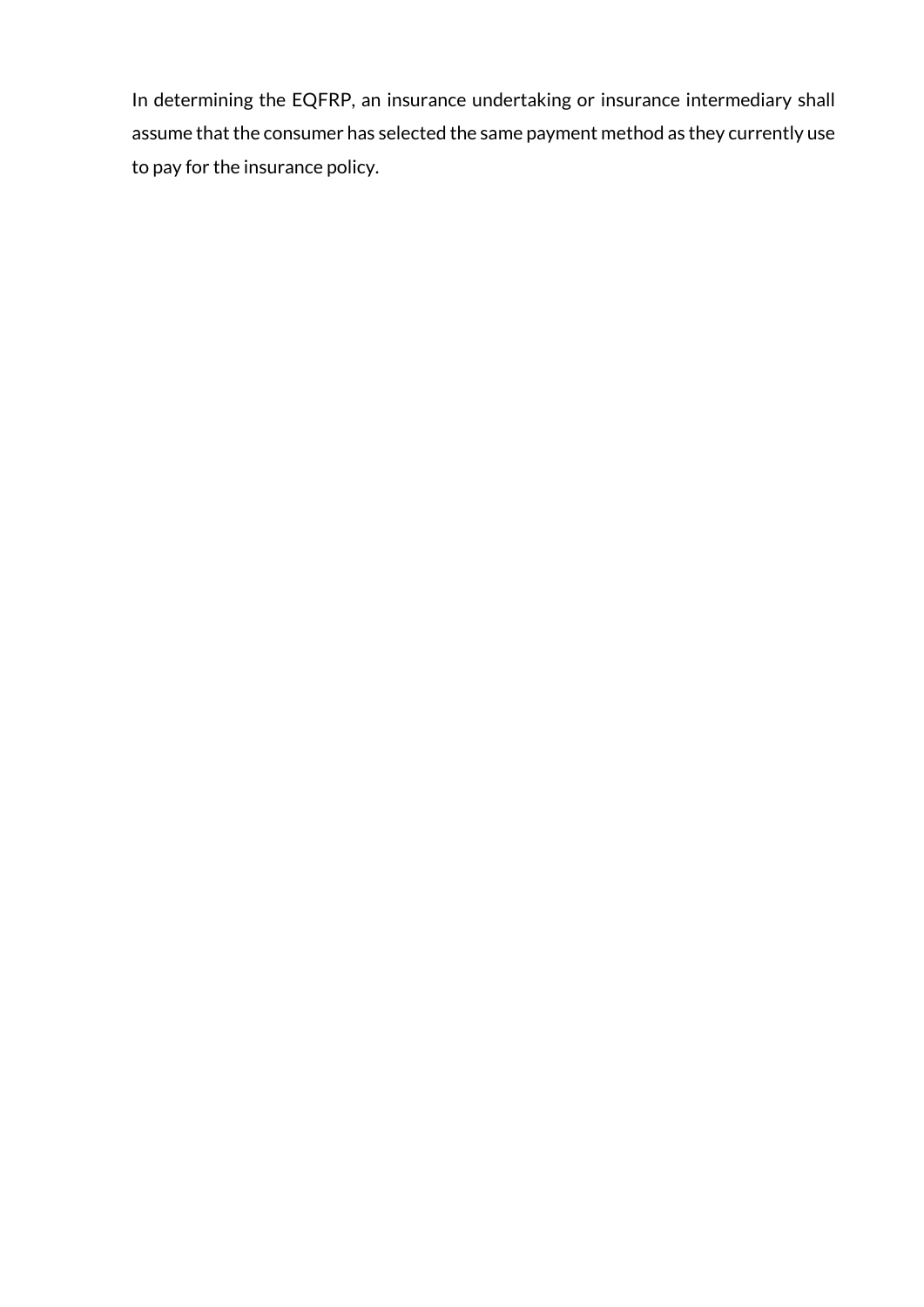## <span id="page-10-0"></span>**Annual Review and Record Keeping**

#### 3.1 What are the requirements in respect of the annual review?

In accordance with Regulation 11 of the Regulations, insurance undertakings and insurance intermediaries have an obligation to conduct an annual review of all of their motor and home insurance pricing policies and processes for all customers. For clarity, it does not require firms to review each policy individually, rather the requirement is to ensure general motor and home insurance pricing policies and processes for all customers are compliant with the Regulations.

#### 3.2 When are insurance undertakings and insurance intermediaries required to have completed the first and subsequent annual reviews?

Insurance undertakings and insurance intermediaries are required to have completed an annual review of their motor and home insurance pricing policies and processes for all customers within two months of each year end. The first review should be completed by end-February 2023.

#### 3.3 Do insurance undertakings and insurance intermediaries have to submit data to the Central Bank in relation to the annual review or when implementing a material change?

No. There is no requirement for firms to submit information to the Central Bank regarding their annual review or documentation supporting their decision to implement a material change. However, insurance undertakings and insurance intermediaries must keep written records of annual reviews undertaken, including any actions taken to rectify any deficiencies found.

Prior to implementing a material decision in relation to the insurance undertaking's or insurance intermediary's compliance with Regulations 3 to 10, an insurance undertaking or insurance intermediary must keep a written record of its consideration of the extent to which that decision is consistent with Regulations 3 to 10.

While there currently is no requirement to submit this information to the Central Bank, insurance undertakings and insurance intermediaries must be in a position to submit the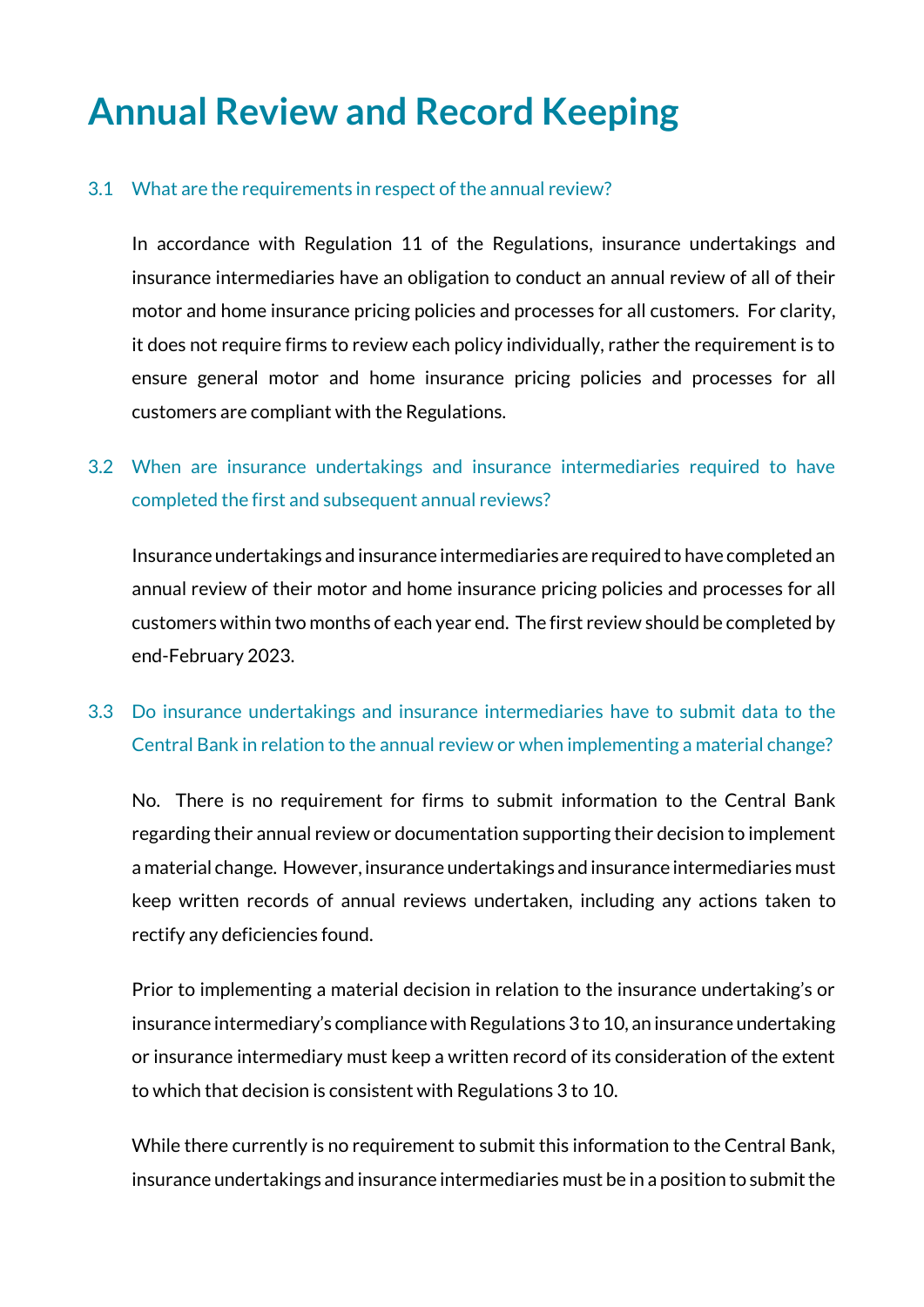necessary documentation to the Central Bank, if it is requested. It is the responsibility of regulated entities to ensure compliance with all regulations and requirements.

3.4 How long should the records relating to the annual review and material changes be kept?

Records should be kept in accordance with applicable laws.

### 3.5 Can the Central Bank provide information on the level of detail that the annual review process should include?

The Central Bank will not be providing details on how an annual review should be conducted. It is for each firm to determine how this review should be conducted based on their own business model and the extent of the control they have in price setting. It is expected that the annual review should be proportionate to the nature, scale and complexity of each individual firm's pricing practices. The Central Bank does not expect firms to take a narrow view in this regard.

3.6 As part of the annual review, can a firm simply affirm it does not engage in price walking, in order to avoid the situation where an insurance undertaking or insurance intermediary that does not engage in price walking has to engage in time / cost resources to explicitly prove this?

All insurance undertakings and insurance intermediaries have a responsibility to ensure that they are compliant with relevant Regulations. If an insurance undertaking or an insurance intermediary has assessed its pricing policies and processes for all customers and can confirm on an annual basis that they do not engage in price walking then this could be assessed to be completion of the annual review requirement in this regard. However, the Central Bank expects firms to undertake a comprehensive review and not apply a 'tick box' approach to this exercise.

Firms should, however, note Regulation 11 (1) (c) (ii) where the annual review requires insurance undertakings and insurance intermediaries to carry out an annual review of their motor and home insurance pricing policies and processes for all customers to assess whether adequate controls are in place to ensure that any pricing models used do not impair the insurance undertaking's or insurance intermediary's obligation to comply with general principle 2.1 of the [CPC.](https://www.centralbank.ie/docs/default-source/Regulation/consumer-protection/other-codes-of-conduct/unofficial-consolidation-of-the-consumer-protection-code.pdf)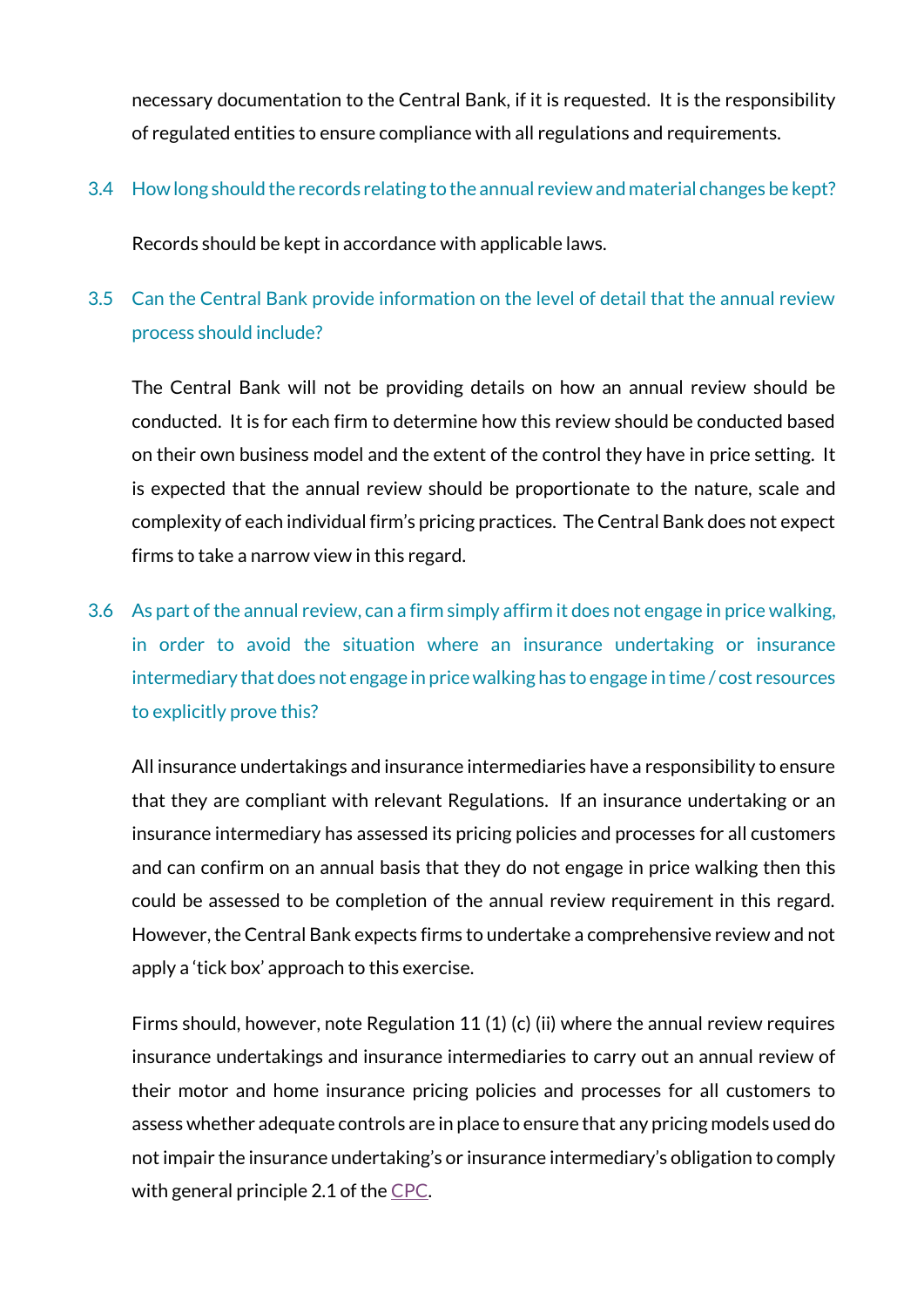## <span id="page-12-0"></span>**Automatic Renewal Arrangements**

#### 4.1 What types of insurance are in scope of the automatic renewal measures?

The new Regulations in relation to automatic renewal arrangements apply to all non-life insurance policies meaning insurances of one or more of the classes falling within Part 1 of Schedule 1 to the European Union (Insurance and Reinsurance) Regulations 2015 (S.I. No. 485 of 2015) or Part A of Annex I to the European Communities (Non-Life Insurance) Framework Regulations 1994 (S.I. No. 359 of 1994).

#### 4.2 Do the automatic renewal Regulations apply to consumers?

The Regulations apply to automatic renewal arrangements in place for "consumers" as defined in the Consumer Protection Code.

#### 4.3 Do the automatic renewal Regulations apply to arrangements entered into after 1 July 2022?

The Regulations apply to insurance policies entered into after the commencement of the Regulations, including renewals. The Regulations come into effect on 1 July 2022, which means that a ban on price walking in the motor and home insurance markets will apply from that date.

While we expect firms to be compliant with the Regulations by 1 July 2022, we acknowledge the challenges this may present for some firms with system, process and documentation changes, as well as difficulties arising from the holiday period. We therefore expect firms to have fully implemented the automatic renewals requirements by 1 October 2022.

#### 4.4 Do the information requirements for automatic renewal cancellations only apply for consumers who have provided consent to an automatic renewal arrangement?

No. The information requirement in Regulations 13 and 14 apply to all consumers who hold a policy that automatically renews regardless of whether consent was provided.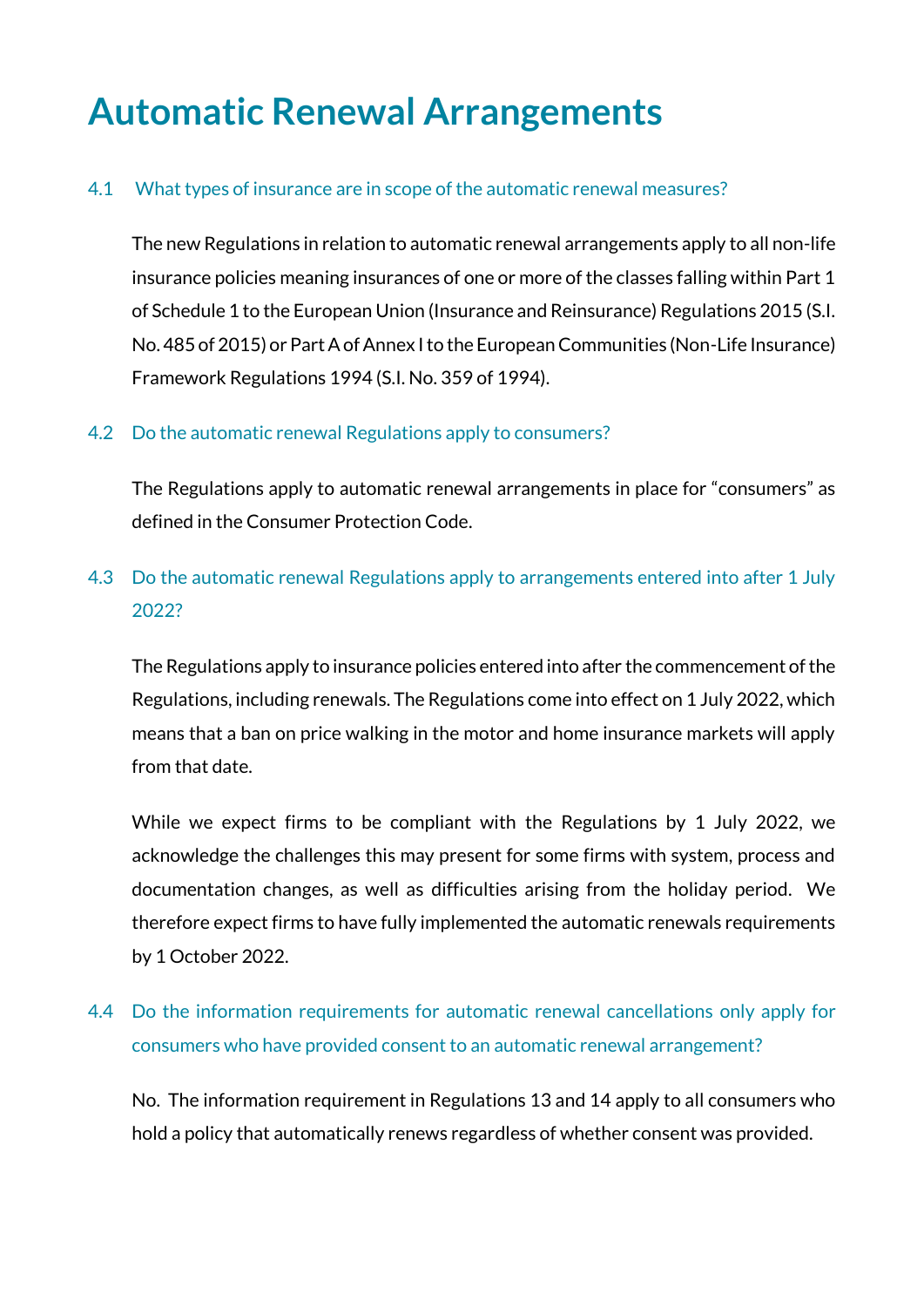4.5 The proposed options for consumers to opt-out of automatic renewal arrangements are through the mediums available for firms to conduct business. Can Webchat and email, for example, be used in this regard?

Yes. Insurance undertakings and insurance intermediaries are expected to offer the options available to consumers that they would generally use to conduct their business. If email and / or Webchat are commonly used in the course of conducting business then they can be used for opting out of automatic renewal arrangements. The aim is to make this process straightforward for consumers.

If an insurance undertaking or insurance intermediary generally uses phone, email and post for conducting business then these should also be the options available to consumers to opt-out of their arrangements. It would not be appropriate to accept optout only by one medium when the business is generally conducted across a range of mediums.

#### 4.6 How should the information relating to automatic renewal arrangements be provided?

Information should be drafted in plain and intelligible language to ensure that consumers can make an informed decision about their insurance. It should also not be hidden in other content or difficult to find.